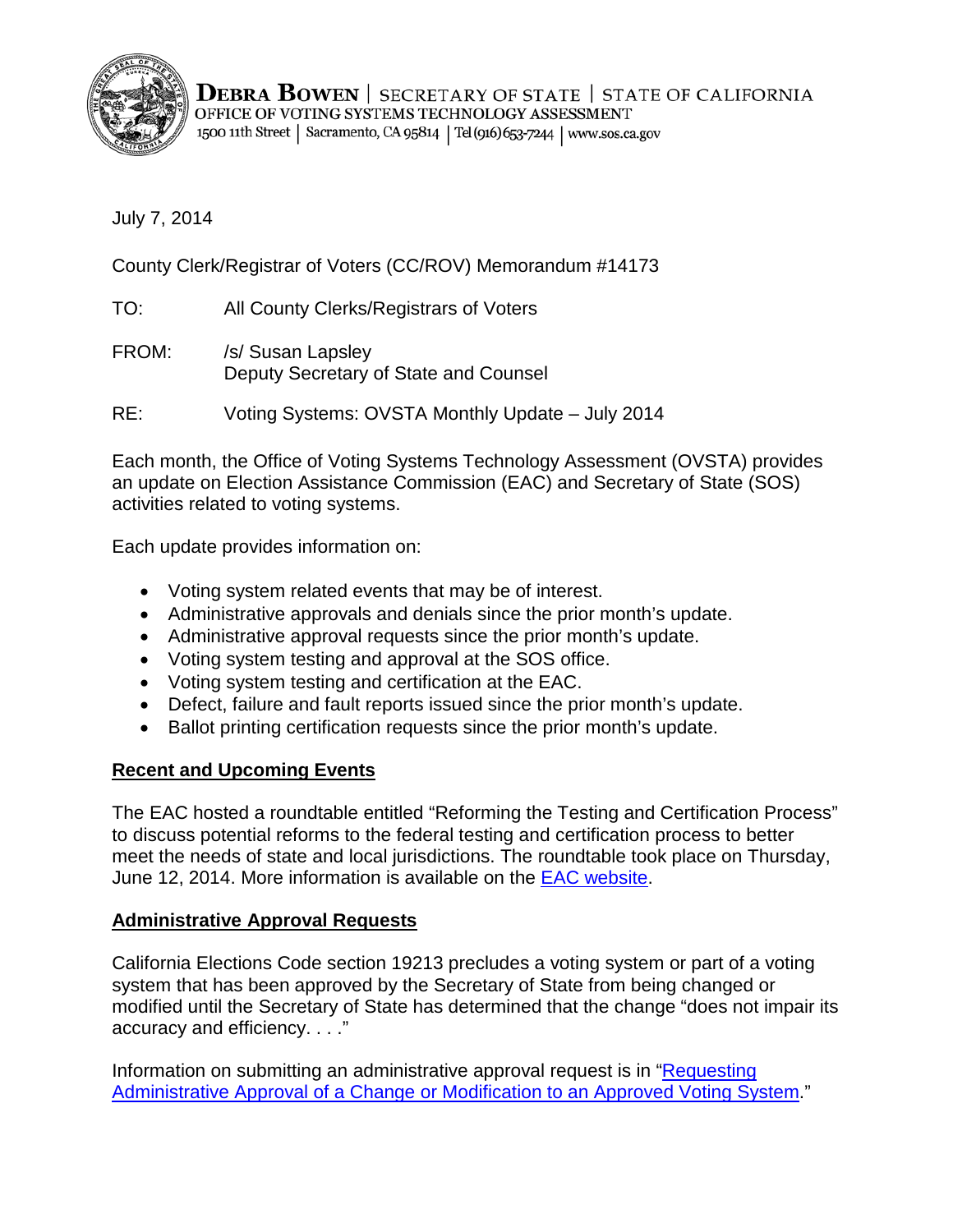• Dominion has requested administrative approval for an SQL script to identify an issue caused by Ranked Choice Voting ballots containing a Write-In vote. This SQL script has been modified from the version that was previously approved in June 2013, to identify 400-C and Insight loads in WinEDS that lack the corresponding preference vote data for jurisdictions using the WinEDS 4.0.116B Voting System to run Ranked Choice Voting contests. Dominion submitted the script to National Technical Systems, Inc. (NTS), formerly Wyle Laboratories, an EAC accredited voting system testing laboratory (VSTL) which conducted a review of the script. With the review completed, OVSTA will be conducting a functional test of the script at one of the affected counties.

## **Testing and Approval by the State of California**

• The Secretary of State received a completed application for the Dominion Democracy Suite 4.14 Voting System on November 13, 2013. The system is composed of the election management system, a combined ballot marking device and precinct count optical scan machine and an off-the-shelf central count scan machine. The source code review and penetration testing is complete and draft reports are being reviewed by OVSTA. Volume testing was completed May 1, 2014. Accessibility was completed May 9, 2014. The functional testing began February 3, 2014, and is ongoing.

# **Testing and Certification at the EAC**

The EAC provides a [weekly update](http://www.eac.gov/blogs/voting_system_testing_update_62414/) of voting system testing. As of June 24, 2014, the current testing and certification status for systems relevant to California is:

**Dominion Democracy Suite 4.14-A.1.** EAC certified this system on June 16, 2014. Related documents can be found on the EAC [website.](http://www.eac.gov/testing_and_certification/voting_systems_under_test.aspx)

**ES&S EVS 5.2.0.0.** EAC approved the Revision B of the Test Report on June 20, 2014, and is working on certification documents. Related documents can be found on the EAC [website](http://www.eac.gov/testing_and_certification/voting_systems_under_test.aspx)**.** 

**Everyone Counts.** EAC approved the application for certification on June 9, 2014. Everyone Counts will be using SLI Global for testing. Related documents can be found on the EAC [website](http://www.eac.gov/testing_and_certification/voting_systems_under_test.aspx)**.**

**Hart InterCivic Verity 1.0.** Hart is working on design changes to the system. Testing is delayed until Hart is ready to proceed. Related documents can be found on the EAC [website.](http://www.eac.gov/testing_and_certification/voting_systems_under_test.aspx)

The EAC's ["Voting Systems Under Test"](http://www.eac.gov/testing_and_certification/voting_systems_under_test.aspx) and ["Certified Voting Systems"](http://www.eac.gov/testing_and_certification/certified_voting_systems.aspx) pages provide more specifics on each voting system.